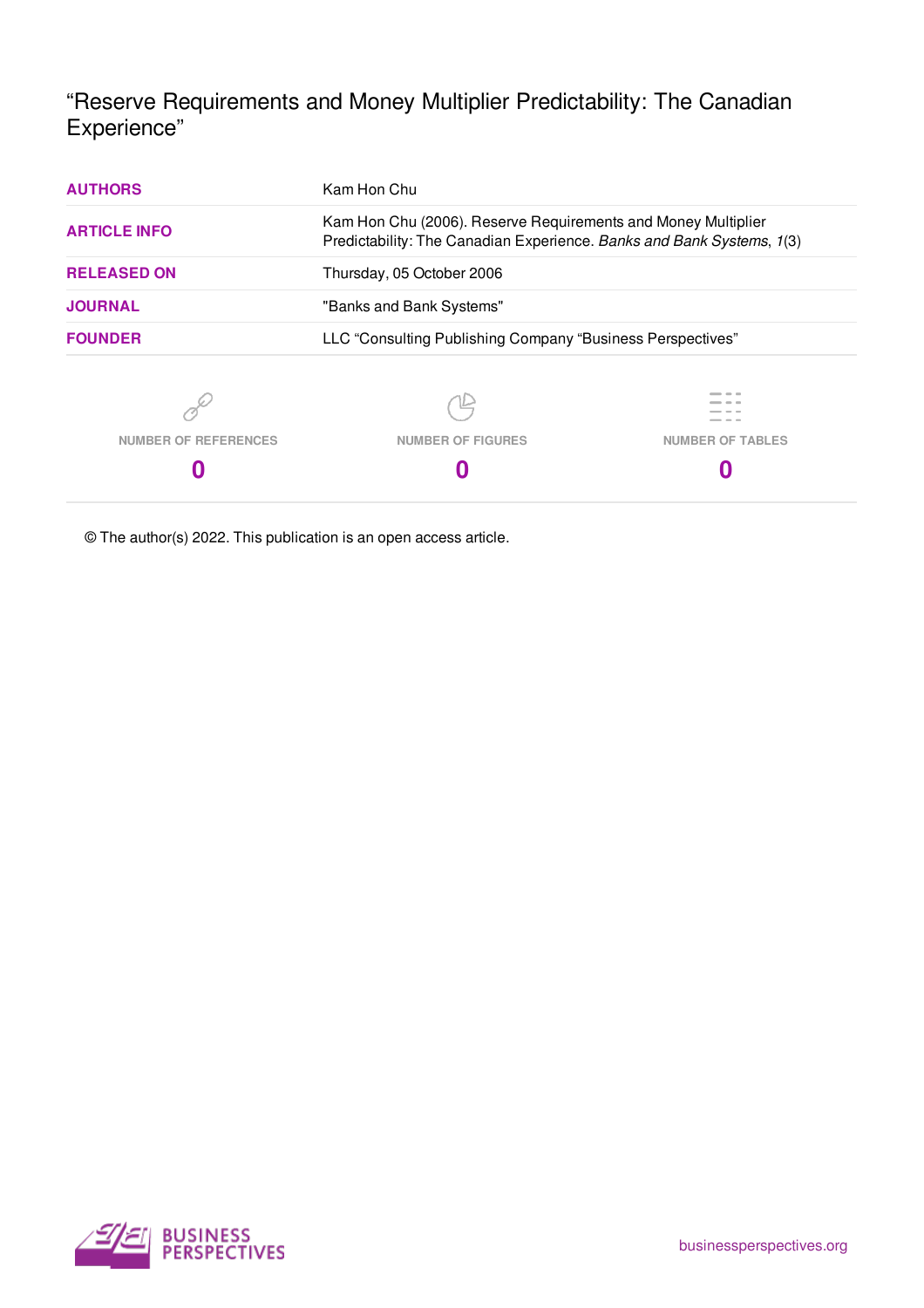# **RESERVE REQUIREMENTS AND MONEY MULTIPLIER PREDICTABILITY: THE CANADIAN EXPERIENCE**

Kam Hon Chu

### **Abstract**

An argument against abolishing legal reserve requirements is that money multipliers would become more volatile and unpredictable in the absence of reserve requirements, thus impairing the central bank's effectiveness in controlling money aggregates. This study examines the Canadian experience during 1970-2004, where a zero reserve requirement regime has become fully effective since June 1994. The findings show that all money multipliers, except the M1 multiplier, under this current regime have become less volatile than before. Furthermore, short- and medium-term *ex ante* forecasts based on the Holt-Winters exponential smoothing model indicate that the money multipliers have not become apparently more unpredictable. Overall, the findings do not lend strong support to the monetary control argument for reserve requirements.

**Key words:** Reserve Requirements, Money Multipliers, Monetary Control, Holt-Winters Exponential Smoothing.

**JEL Classifications:** E51, E52.

#### **I. Introduction**

Banking is undoubtedly one of the most heavily regulated industries, and legal reserve requirements are one of the major forms of regulation commonly observed in most banking systems. Against the secular trend of financial deregulation since the 1980s, some industrial countries, such as Australia, Canada, New Zealand, Sweden, Switzerland and the United Kingdom, have abolished legal reserve requirements. However, the majority of industrial countries and almost all emerging economies still maintain legal reserve requirements (see, for example, Dupuis *et al*., 2005). A main argument for legal reserve requirements is that they serve as a monetary policy instrument, enabling the central bank to control the money supply and hence to influence aggregate economic activity through changes in legal reserve ratios<sup>2</sup>. Moreover, the central bank's control over reservedeposit ratios through reserve requirements can make the money multipliers more stable and hence the money aggregates more controllable (see, for example, Stevens, 1991; and Feinman, 1993). In a money multiplier framework, lower reserve requirements imply larger deviations of the actual money stock from its desired level when there are either money demand shocks or money supply shocks (Weiner, 1992). This argument is commonly known as the monetary control argument for reserve requirements<sup>3</sup>. But as Mishkin (2001, p. 459) correctly points out, the evidence for or against this proposition is limited and hence the desirability of abolishing reserve requirements remains an open question.

© Kam Hon Chu, 2006

 $\overline{a}$ 

<sup>&</sup>lt;sup>1</sup> I would like to thank Rod Hill, Mohammed Kabir and participants at a seminar held at the University of New Brunswick at Saint John, Canada, for their helpful comments on an earlier version of this paper. All errors are, however, my sole responsibility.<br><sup>2</sup> The major arguments for reserve requirements include the maintenance of liquidity and financial stability, as a means to

influence credit conditions, and as a supplementary monetary policy tool. Among the major arguments against reserve requirements is that non-interest bearing reserves act as a kind of special tax on banks and hence they distort the optimal allocation of financial resources. For details of these arguments, see Clinton (1997), Ely (1997), Feinman (1993), Goodfriend and Hargraves (1982), Sellon and Weiner (1996), among many others.

<sup>&</sup>lt;sup>3</sup> Most central banks nowadays have shifted their focus away from monetary aggregates to short-term interest rates in their monetary policy operating procedures. Nonetheless, there is a closely related issue and concern that lower reserve requirements or their absence can potentially lead to greater volatility of short-term interest rates and impair the effectiveness of monetary policy (see, for example, Sellon and Weiner, 1997; and Bennet and Hilton, 1997). To make the scope of this paper manageable, this issue will not be examined in detail here.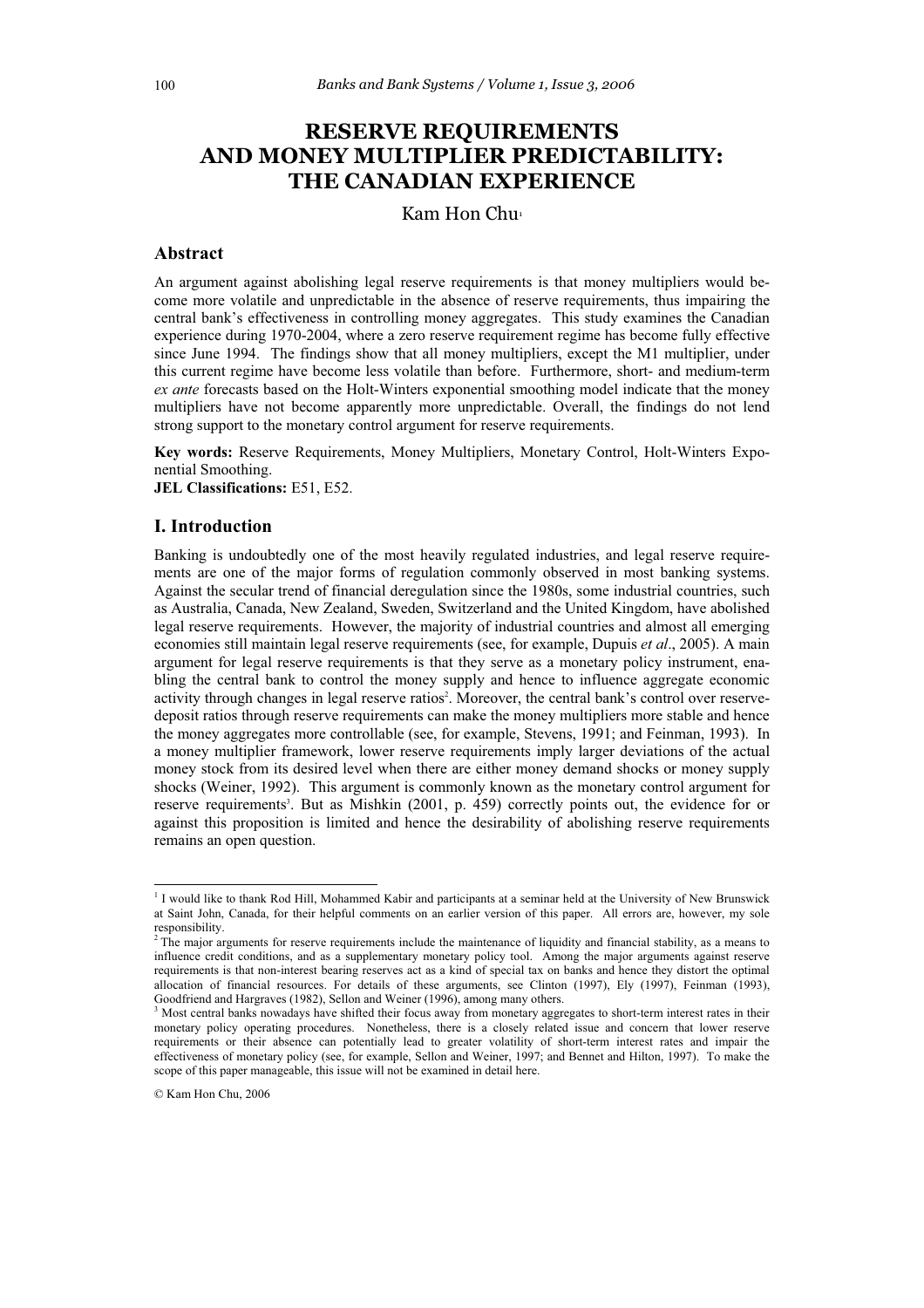The main objective of this paper is to fill this gap by verifying the validity of the above proposition in practice. Reserve requirements were imposed on Canadian chartered banks when the Bank of Canada was established in 1935 and since then have undergone several reforms. Following the Bank Act of 1992, legal reserve requirements were to phase out within two years. Since June 1994 a zero reserve requirement regime has become fully effective, under which chartered banks are no longer legally required to hold any reserves against their customer deposits. The Canadian experience provides a natural laboratory for us to examine whether money multipliers have become more unstable and unpredictable after reserve requirements are abolished.

The importance of stable money multipliers in controlling monetary aggregates has been a critical issue in the debate on the choice between the reserve aggregate approach and the money market conditions approach in both the theory and practice of monetary policy (e.g., see Cobham, 1991). There are two necessary conditions for the reserve aggregate approach or monetary base control approach: (i) the central bank can control the sources of the monetary base, and (ii) the money multiplier should be predictable with a reasonable degree of accuracy. Over the last two decades, many central banks have shifted their emphasis from targeting reserves to targeting short-term interest rates. Under interest-rate operating procedures, reserve requirements become irrelevant from a direct monetary control standpoint (Weiner, 1992).

Nevertheless, the relationship between reserve requirements and money multiplier stability remains highly relevant to the formulation and implementation of monetary policy under interestrate targeting for at least several reasons. First, shocks to the money multiplier still affect shortterm interest rates (say, the central bank's discount rate) unless the central bank completely commits to pegging the interest rate and does not tolerate any deviations from its target (Hagen, 1990). Second, while the central bank can determine the general level of interest rates, it may not do equally well in determining interest-rate differentials. Its ability to influence the degree of financial intermediation through its discount rate policy may be weakened, particularly in economies with less developed financial sectors or with relatively large informal financial sectors. This is why reserve requirements, though frequently used, remain one of the monetary policy instruments available to central banks (Dupuis, 2005)<sup>'</sup>. Third, monetary aggregates continue to serve as useful and informative intermediate targets even though short-term interest rates are used as central banks' operational targets. Finally, the central bank may find it necessary and appropriate to switch back to reserve-oriented targeting procedures if the economy is subject to frequent shocks in money demand disturbances emanating from changes in aggregate spending (see the seminal work by Poole, 1970). In any case, the stability of the money multiplier is not entirely irrelevant to the implementation of monetary policy.

The empirical literature on the predictability or stability of the money multiplier can be traced back to Burger, Kalish and Babb (1971). The most widely adopted approach is the aggregate forecasting approach put forward by the seminal work of Bomhoff (1977), followed by Cesar and Haan (1989), Hafer and Hein (1984), Zaki (1995), among others. These studies apply the Box and Jenkins (1976) time-series technique to model and forecast the aggregate money multipliers. Another approach is the component approach advocated by Johannes and Rasche (1979, 1987), which applies the Box-Jenkins framework to model the various components of the money multiplier, i.e., the currency-deposit and reserve ratios; and the component forecasts are then used to generate money multiplier forecasts. By using more disaggregated information, this approach aims at providing more accurate forecasts than the aggregate method<sup>2</sup>. However, these studies did not explic-

The instance, while the People's Bank of China sets interest rates on deposits and proposes a range for interest rates on loans by financial institutions, it raised the legal reserve ration in 2003 and 2004 in order to curb the rapid increase in liquidity in the financial sector.

<sup>2</sup> However, Hafer and Hein (1984) find that the aggregate approach forecast as well as the component approach, based on forecasts of US M1 multiplier for the period of January 1980 through December 1984; whereas Zaki (1995) find that, for the case of Egypt, the aggregate approach provided satisfactory forecasts but the component approach did not.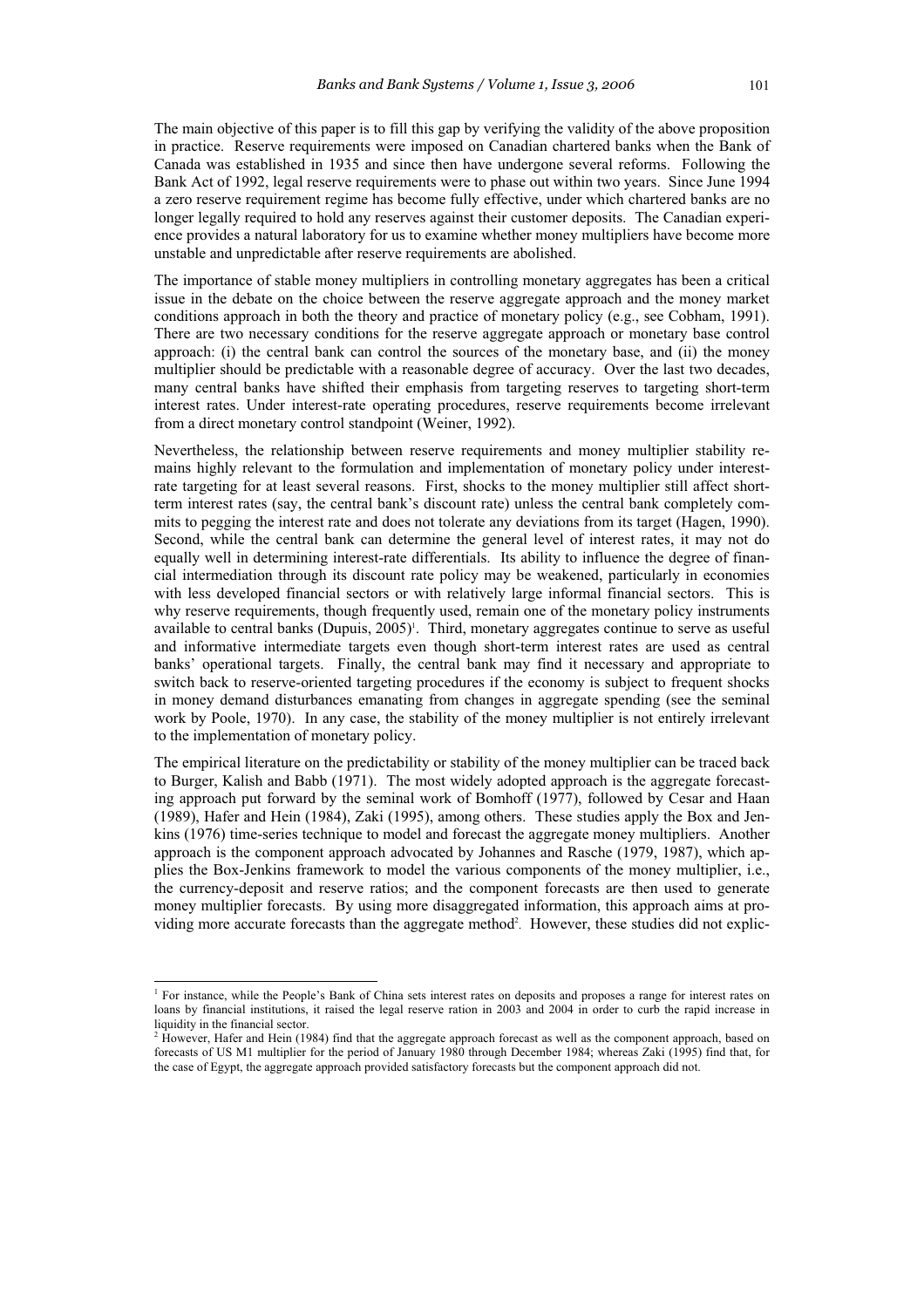itly examine the variability and predictability of the money multipliers due to abolishment of legal reserve requirements.

This paper adopts the aggregate approach to examine the impacts of changes in legal reserve requirements on the predictability of the money supply multipliers in Canada. It differs from the above studies in that the Holt-Winters exponential smoothing technique rather than the Box-Jenkins technique is used to generate *ex ante* forecast of the money multipliers. Section III discusses the reasons for our choice of empirical technique. Our findings suggest that the money multipliers have not become more variable since the zero reserve requirement regime became effective in June 1994. On the contrary, all the money multipliers, except the M1 multiplier, have become less volatile. Nor have they become more unpredictable based on the forecasting performance of the exponential smoothing models (see Section III for details).

The outline of this paper is as follows. To facilitate the understanding and interpretation of the empirical work to follow, the next section briefly describes the history and institutional arrangements of reserve requirements in Canada, with a focus on the zero reserve requirements introduced in 1994. Section III discusses briefly the empirical procedures and reports the results. The last section concludes with the implications of our findings for reform of reserve requirements.

#### **II. Reserve Requirements in Canada**

Following the establishment of the Bank of Canada in 1935, chartered banks in Canada were legally required to maintain daily cash reserves in the form of Bank of Canada notes and deposits held at the Bank of Canada equal to 5% of their deposit liabilities from customers. Since then, the legal reserve requirements had undergone several reforms such as changes in the legal reserve ratios and the methods of calculation. The major reforms during the period under study included lagged reserve accounting introduced in 1980 and the weighting system for reserve calculations introduced in June 1986 (see, for example, Appendix 17A in Binhammer and Sephton, 2001, for details). But the most interesting and dramatic reform is the abolishment of legal reserve requirements following the Bank Act of 1992, which has significant and profound implications for both banking stability and the implementation of monetary policy.

A main objective of zero reserve requirements is to reduce volatilities in both settlement balances and short-term interest rates so as to enhance the effectiveness of monetary policy. Canada's current payments system consists of the large value transfer system (LVTS) and the Automated Clearing Settlement System (ACSS). The former is a real-time, electronic fund transfer settlement system for large-value, wholesale transactions over \$50,000, whereas the latter is essentially paperbased and handles non-LVTS transactions like cheques. Although chartered banks are no longer legally required to hold reserves, participants in LVTS or direct clearers in the ACSS are required to maintain non-negative clearing balances with the Bank of Canada<sup>1</sup>.

Under LVTS, participants are able to track in each trading day their LVTS receipts and payments in real time, thus eliminating most of the uncertainty in predicting the end-of-the-day settlement balances under the old payments system. The LVTS closes for client transactions at 6 p.m., followed by a pre-settlement trading period of half an hour in Bank-of-Canada clearing balances among participants themselves. This pre-settlement trading is expected to achieve a zero settlement balance for each participant because participants with surplus settlement balances would lend to those with deficit balances. At the end of the settlement day (at 8 p.m. or earlier), a participant with a debit (negative) balance has to take a collateralized overdraft loan from the Bank of Canada at the Bank Rate, whereas one with a credit balance is paid interest at the Bank Rate less 50 basis

There are 13 LVTS participants who maintain a settlement account at the Bank of Canada. All other members of the Canadian Payments Association arrange LVTS payments through the LVTS participants. Similarly, there are 11 direct clearers in the ACSS who participate directly in the clearings and maintain settlement balances with the Bank of Canada; other members are known as indirect clearers are represented by the direct clearers in the clearing and settlement processes. All the eight largest chartered banks are LVTS participants and direct clearers.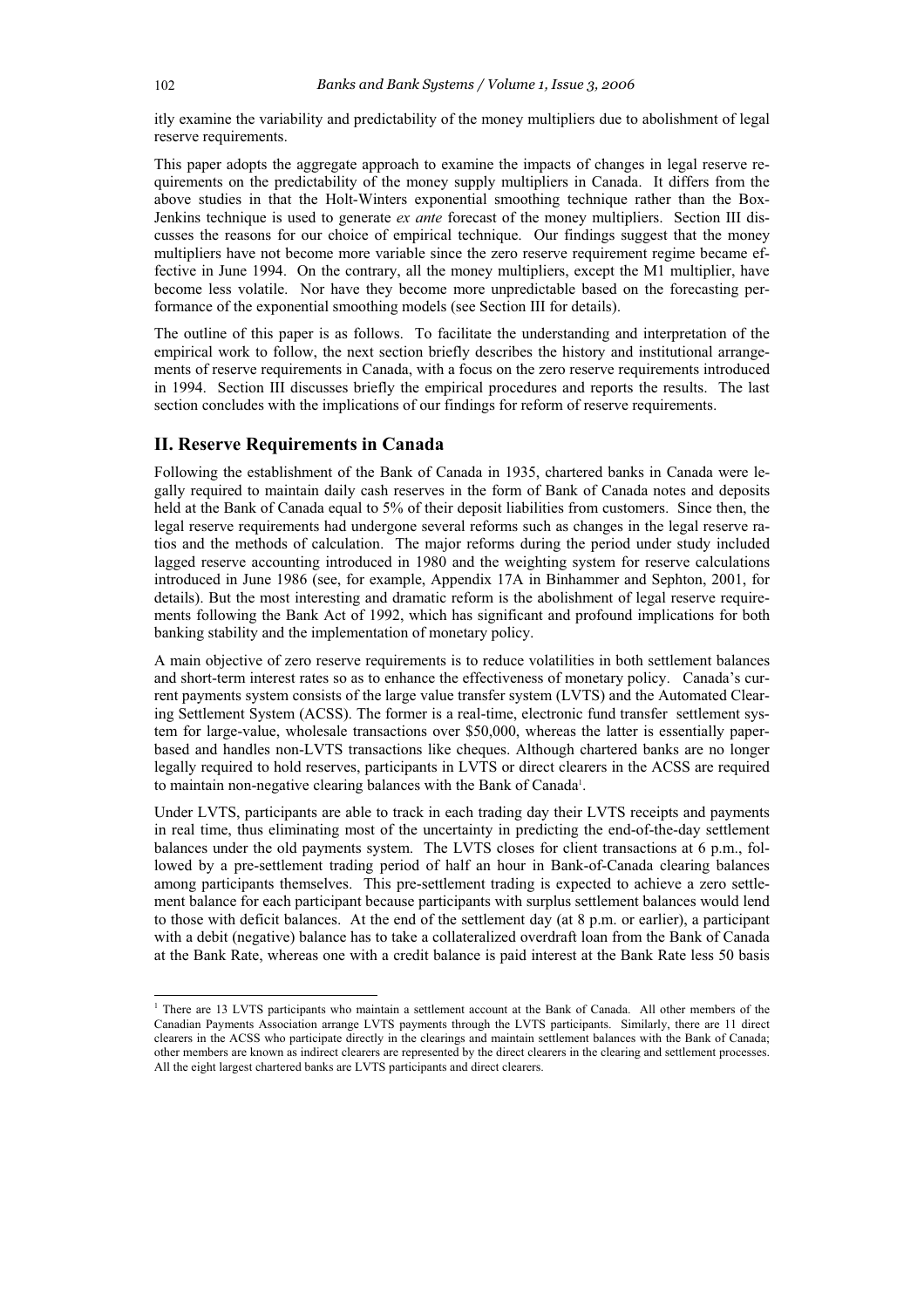points<sup>1</sup>. As long as the overnight bid-ask spreads in the interbank market are within the operating band announced by the Bank of Canada, participants should find it more profitable to resolve their nonzero clearing balances among themselves during the pre-settlement period than to have nonzero settlement balances at the Bank of Canada (see Clinton, 1997, for details about how the system operates). As a result, this framework motivates the banking system to target zero settlement balances at the Bank of Canada.

Similarly in the ACCS, direct clearers with net negative clearing balances on a settlement day make interest payments at the Bank Rate plus 150 basis points for their loans from the Bank of Canada for settlements. On the other hand, direct clearers with net positive clearing balances receive interest payments at the Bank Rate less 150 basis points. The large rate spread of 300 basis points provides incentives for direct clearers to resolve their non-zero clearing balances among themselves in an overnight interbank market in retroactive ACSS clearing balances.

In sum, the current institutional arrangements of the Canadian payments system essentially impose a penalty cost on chartered banks with negative clearing balances and an opportunity cost on those with excess settlement balances. Such costs provide incentives for chartered banks to target their clearing balances to zero, or as close to zero as possible, even though they are not legally subject to any legal reserve requirements.

#### **III. Variability and Predictability of Money Multipliers**

 $\overline{a}$ 

In Canada there are four basic money supply definitions: from the narrowest M1, which includes currency in public circulation and demand deposits held at chartered banks, to other broader ones like M2, M3 and M2<sup>+2</sup>. Based on these definitions, the multipliers are computed accordingly. All data are seasonally unadjusted (see the Data Appendix for more details) because our empirical technique will take care of seasonality. Our sample covers monthly observations for the period of January 1970 through December 2004 and is divided into four subsamples – 1975.01-1979.12, 1980.01-1986.06, 1986.07-1994.06, 1994.07-2004.12 – each representing a different reserve requirement regime<sup>3</sup>.

 Following the definition of variability by Christ (1986), Table 1 reports the variability of the money multipliers under different reserve requirement regimes. While the variability of the M1 multiplier has noticeably increased under the zero reserve requirement regime than it was in the previous regimes, all other multipliers have become apparently less variable almost across the board<sup>4</sup>. The findings suggest that zero reserve requirements have not resulted in a higher degree of uncertainty as far as the variability of the broader multipliers is concerned.

Following Bryant (1983), the monthly changes in the monetary aggregates are decomposed into changes in the monetary base and changes in the money multipliers. Table 2 shows the contributions of changes in the monetary base and those of the money supply multipliers to changes in the monetary aggregates under different reserve requirement regimes. Once again, the M1 multiplier differs from its broader counterparts. Under the current zero reserve requirement regime, the average monthly growth rates for M1, the monetary base and the M1 multipliers are respectively 0.85%, 0.37% and 0.48%. Thus, changes in the multiplier account for about 56% of the changes in M1. This percentage contribution is higher than the corresponding figures in the previous re-

<sup>&</sup>lt;sup>1</sup> The Bank Rate is the interest rate charged by the Bank of Canada on its loans to members of the Canadian Payments Association. The Bank Rate is set at the upper band of the overnight rate. 2 The precise definitions of money supply can be found in any monthly issue of *Bank of Canada Banking and Financial* 

*Statistics*. The Bank of Canada has recently introduced new money measures called M1+, M1++ and M2++ in response to financial innovation. These are modifications to the traditional money supply definitions M1 and M2+. To avoid excessive statistical reporting, we focus on the four traditional money measures here.<br> $\frac{3}{2}$  Observations for the period of 1970.01, 1974.12 are used to initialize the o

Observations for the period of 1970.01-1974.12 are used to initialize the estimation rather than for forecasting evaluation. <sup>4</sup> The only exception is the M2 multiplier, which was less variable during the period of 1975-1979 than it is under the current zero reserve requirement regime.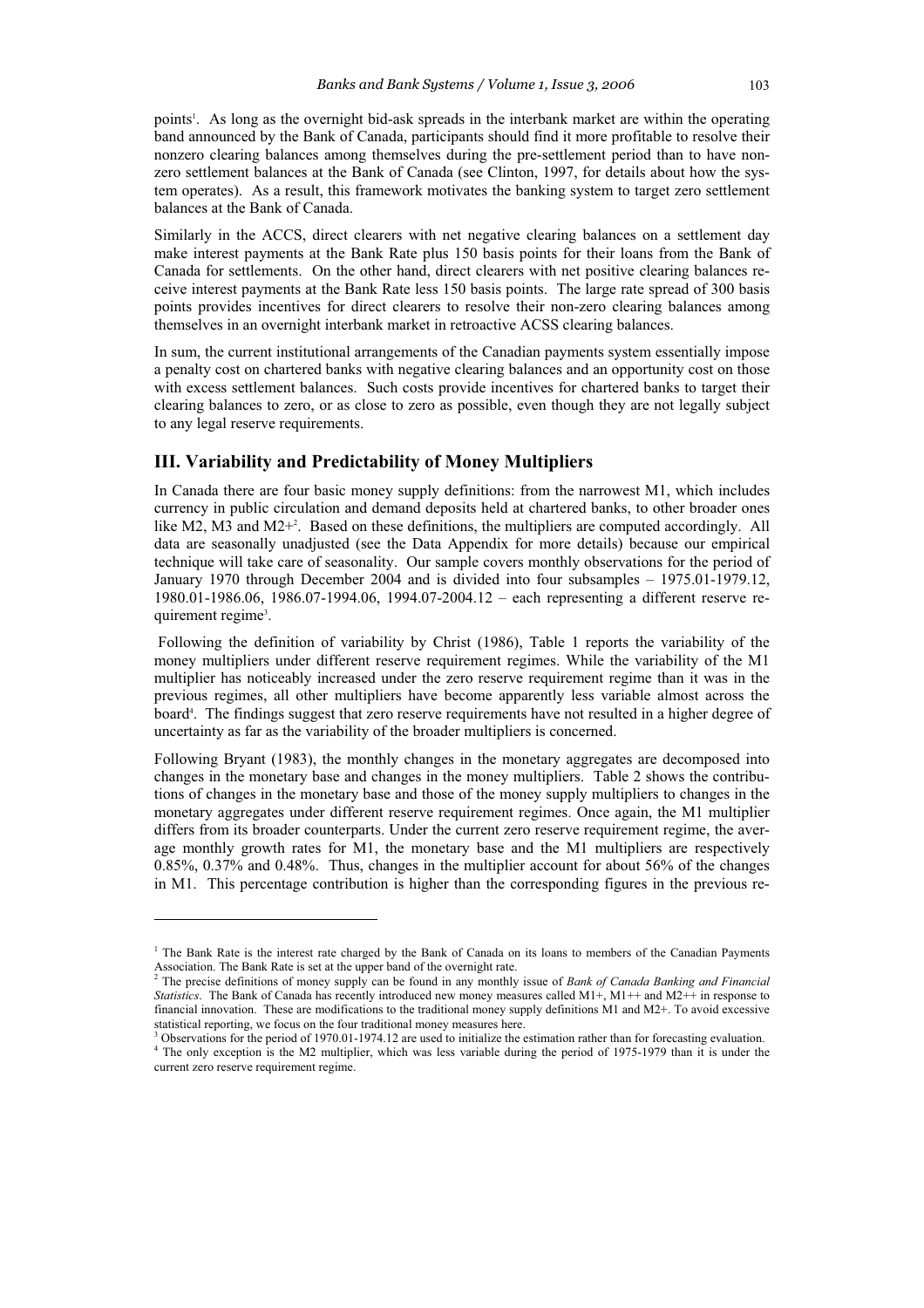gimes. By contrast, the other money multipliers contribute less to changes in the monetary aggregates than before, not to mention that the M2 and M2+ multipliers have on average declined under the current zero reserve requirement regime. Overall, Table 2 suggests that in most cases the monetary base rather than the money multipliers is the main source for changes in the monetary aggregates.

Although a high degree of variability is often associated with a high degree of uncertainty, it has been correctly recognized that variability is not necessarily equivalent to unpredictability. As Christ (1986, p. 157) correctly points out, "it is not economic variability per se that creates risk and uncertainty; it is inability to forecast what will happen". In the following paragraphs, we examine whether the money multipliers have become more or less unpredictable after under zero reserve requirements. In the literature, both the aggregate approach (e.g., Bomhoff, 1977) and the component approach (e.g., Rasche and Johannes, 1979, 1987) have applied the Box-Jenkins method to examine the predictability of money multipliers. Post-sample *ex ante* forecast based on ARIMA models fitted for the sampling periods are generated and the root mean squared errors (RMSE) based on the residuals are commonly used as a criterion to evaluate the forecasting performance.

Instead of applying the Box-Jenkins technique, this study employs another widely-used forecasting method in practice – the Holt-Winters exponential smoothing technique (Holt, 1957; Winters, 1960; and Chatfield and Yar, 1988). For the purpose of our study, there are several reasons to justify our choice of the Holt-Winters technique over the Box-Jenkins technique. First, in practice parameters can be unstable because of regime changes (Hagen, 1990). But this important issue has not been explicitly considered by the empirical studies on money multiplier predictability<sup>1</sup>. As Figures 1-4 suggest, the money multipliers in Canada are nonstationary and have undergone shifts because of changes in economic conditions including changes in reserve requirements<sup>2</sup>. Second, apart from parameter instability, the ARIMA technique is likely to be subject to small sample bias if the entire sample is broken down into several sub-samples according to regime changes. Although the exponential smoothing technique is sometimes criticized for being *ad hoc* because of its unknown underlying data generating process, this *ad hockery* can be in practice a virtue rather than a vice when regime or structural changes are frequent. Third, exponential smoothing has shown to be equivalent to ARIMA models in some cases and to provide optimal forecasts (Bowerman and O'Connell, 1993; Abraham and Ledolter, 1986), even though our objectives are not to compare the forecasting performance of different forecasting techniques and to find the "optimal" forecast. For the purpose of our study, it suffices so long as if we can find *at least one* forecasting technique that predicts the money multipliers reasonably well after the abolishment of the legal reserve requirements. Ironically, our results (see later) show that the forecasting performance of exponential smoothing is not inferior to, in fact better than, its counterpart using more sophisticated econometric or time series techniques<sup>3</sup>. In short, exponential smoothing is simple and easy to implement and update on one hand and provides satisfactory forecasts on the other.

In our study, the Holt-Winters exponential smoothing model with trend and multiplicative seasonal variations is first applied to generate k-period ahead *ex ante* forecasts<sup>4</sup>. The forecasts are *ex ante* in the sense that the smoothing parameters are estimated using the observations available only up to the time when the *k*-period ahead forecasts are made. For example, the realizations of M1 and the monetary base up to May 1978 are used to compute the M1 multiplier, a model is fitted by

 1 Take the Netherlands as an example. Bomhoff (1977), Fase (1980) and Cesar and Haan (1989) draw different conclusion about the predictability of the money multipliers because different periods are examined.

<sup>&</sup>lt;sup>2</sup> For illustration, Figures 1-4 show the actual money multipliers and their one-year ahead forecasts. As expected, the shorter term (one month, three months, and six months) forecasts are better than the one-year forecast. For brevity, however, the figures for these forecasts are not included here .

<sup>&</sup>lt;sup>3</sup> Most, if not all, of the empirical studies using the Box-Jenkins technique do not produce superior results based on the commonly used forecast evaluation criteria such as mean absolute error and RMSE. For instance, Zaki (1995) finds that in the case of Egypt the RMSE of the multiplier forecasts range from 0.0603 to 0.5325 using the aggregate approach and from 0.1170 to 0.6800 using the component approach.

<sup>&</sup>lt;sup>4</sup> The forecasts generated by the multiplicative model do not differ significantly from those of the additive model. For brevity, we focus on the former model. See the Mathematical Appendix for more details about the model.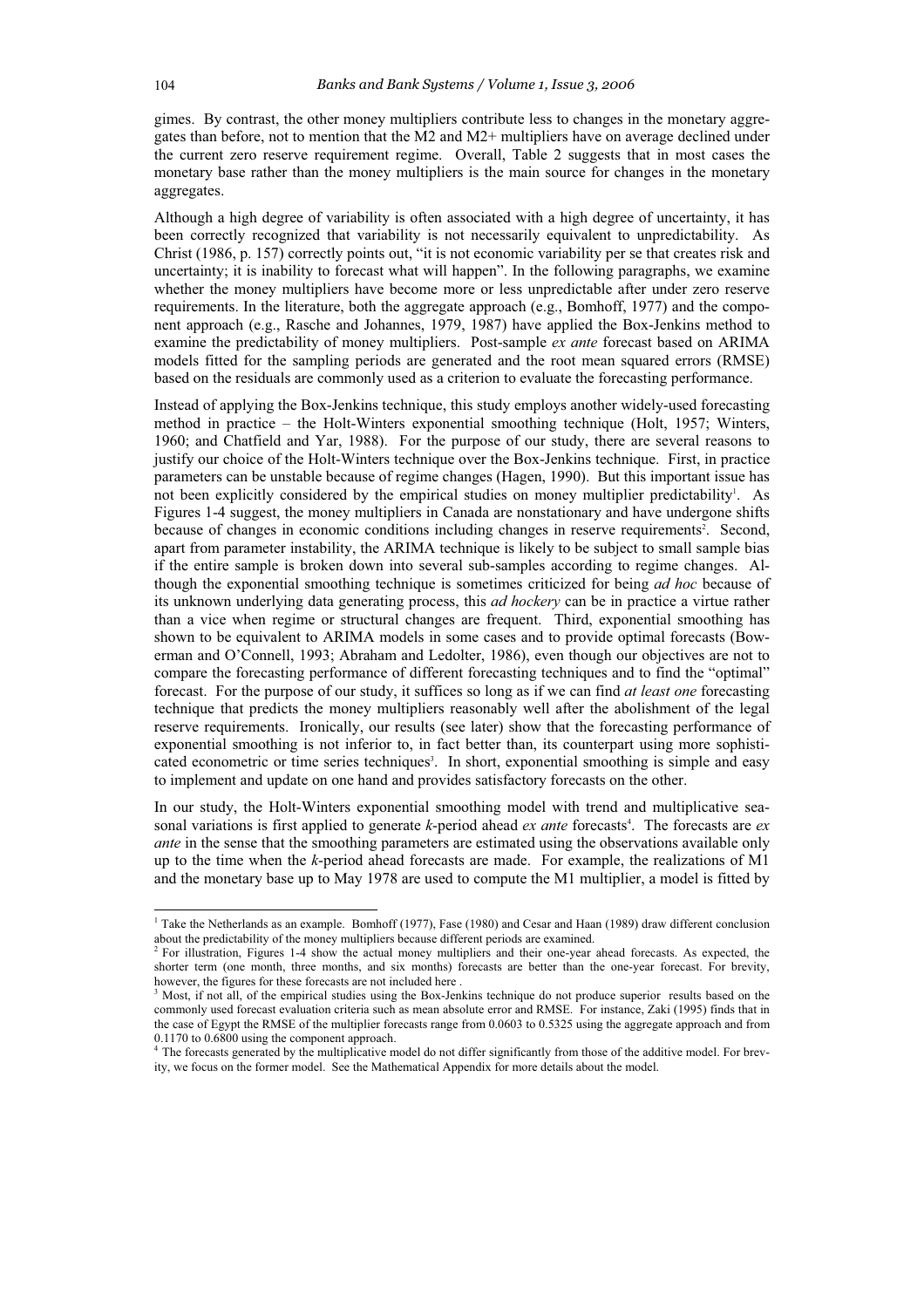the Holt-Winters method. Based on the estimated parameters, a one-month ahead forecast is computed to generate a forecast of the M1 multiplier for June 1978. This forecast is then compared with the actual value realized in June 1978 to generate the forecast error. The model is then reestimated using the data up to June 1978 to generate the forecast and forecast error for July 1978, so on and so forth. The forecast errors are then used to evaluate the predictability of the money multipliers under different reserve requirement regimes. These procedures are repeated to generate three-month, six-month and one-year ahead *ex ante* forecasts to analyze the predictability of the money multipliers in both short- and intermediate terms. We use several criteria to evaluate the forecast results. The evaluation based on RMSE is tabulated as Table 3. Except in the case of the M1 multiplier, the values of the RMSE are not considerably higher after the implementation of the zero reserve requirement regime. Table 4 reports the results based on the RMSE in percentage form to take into account the scaling effect, i.e., the RMSE may also increase because the multipliers have increased in value over time. Except in certain few cases, the RMSE in percentage terms for the zero reserve requirement regime are in general slightly higher than those in the previous regimes. However, the differences are in general so small that they are of little, if any at all, material significance in practice.

Finally, Tables 5-8 report Theil's (1966) Inequality Coefficient and the decomposition of the mean squared errors (MSE) into the bias, regression and disturbance proportions. For a perfect forecast, the value of Theil's Inequality Coefficient is zero. The first two proportions of the decomposition are sometimes called "systematic errors". A large value of  $U^M$ , say above 0.1 or 0.2, means that the average predicted value deviates substantially from the average actual value, suggesting a systematic bias. For the optimal predictor, the values of  $U^M$  and  $U^R$  tend to zero. As the results indicate, the Holt-Winters model provides quite satisfactory *ex ante* forecasts for the money multipliers because the Theil's inequality coefficients all are less than 0.05, except in a couple of case, say, the one-year ahead forecast for the M1 multiplier, which has the highest value of 0.065. Furthermore, the forecasts based on the exponential smoothing model are better than the no-change forecasts (i.e., the *k* period-ahead forecast at time *t* is the same as the realization at time *t*) because the Theil's inequality coefficients are all less than one. It thus pays to use the Holt-Winters model to forecast the money multipliers because it provides more accurate forecasts than using the nochange forecasts. However, the bias and regression proportions show that there is room for improvement because they exceed 0.2 in value in some cases, particularly for the longer term forecasts. Overall, the above empirical results suggest that the abolishment of legal reserve requirements has little significant adverse impact on the variability and predictability of the money multipliers, except marginally in the case of M1.

# **IV. Conclusion**

Some economists argue against abolishing legal reserve requirements because the money multiplier would become more volatile and unpredictable in the absence of reserve requirements, thus impairing the central bank's effectiveness in controlling money aggregates. However, this study has examined the Canadian experience and found that under the current zero reserve requirement regime all money multipliers, except the M1 multiplier, have become less volatile than before. Nor do the *ex ante* forecasts based on the Holt-Winters exponential smoothing model indicate that the money multipliers have become practically more unpredictable than before. Overall, our findings do not support the monetary control argument for reserve requirements.

These findings alone, however, by no means imply the abolishment of legal reserve requirements. Besides variability in money multipliers, some economists argue against abolishing reserve requirements because of their interest-rate smoothing effect (Bennett and Hilton, 1997; and Feinman, 1993). Interestingly, Bank of Canada's stated objective for introducing the zero reserve requirement regime is to reduce volatilities in both short-term interest rates and the demand for Bank of Canada balances so as to enhance its control of monetary policy. In fact, casual empiricism suggests that the volatility in short-term interest rates is reduced under the zero reserve requirement regime: the computed variance in the short-term interest rate is 2.2% for the period of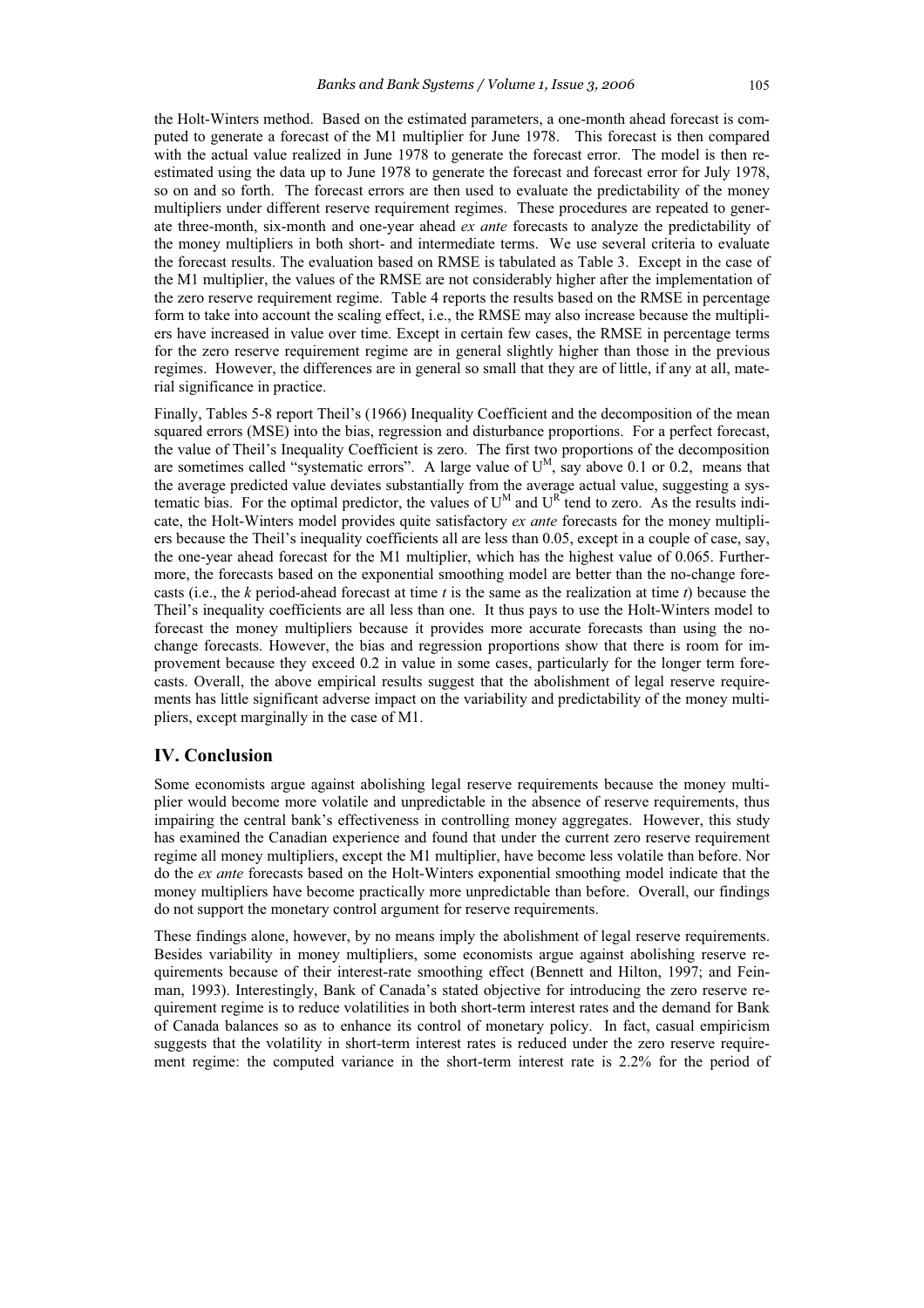1994.07-2004.12, lower than 2.8% for 1975.01-1979.12, 11.9% for 1980.01-1986.06, and 7.8% for 1986.07-1994.06'. Whether interest rate volatilities are lowered under the zero reserve requirement regime deserves further research by its own right, but these findings are consistent with Bank of Canada's stated objective. More detailed case studies of Canada, New Zealand and the United Kingdom also show that the central bank can adopt appropriate mechanisms, like the institutional changes in the payments system in Canada, for providing liquidity to reduce interest rate volatility without the use of reserve requirements (Sellon and Weiner, 1997). In sum, our findings indicate that the abolishment of reserve requirements has led to less volatility in both money multipliers and short-term interest rates in Canada. It should be pointed out, however, that Canada's successful experience can be attributable to its oligopolistic banking structure that facilitates the Bank of Canada to gauge the demand for monetary base.

Admittedly, the implementation of monetary policy should not be the sole factor in determining the abolishment or reform of legal reserve requirements. Other factors should be taken into consideration as well. In particular, reserve requirements as taxes have important policy implications for financial development. The abolishment of reserve requirements removes the distortions due to such a tax, because banks no longer need to expend their resources to minimize their reserve holdings or to pass the tax burden to their customers in the form of lower deposit rates and higher loans rates. Therefore, the abolishment of reserve requirements not only creates a level playing field for all depository institutions but also lowers the operating efficiency of the banking industry. Similarly from a perspective of financial globalization, it discourages the relocation of business centers with lower or even zero reserve requirements and allow banks to compete more efficiently in the global financial markets. More than three decades ago, McKinnon (1973) and Shaw (1973) correctly pointed out that financial underdevelopment or repression in less developing countries is largely due to ill-conceived government interventions like interest-rate ceilings, high reserve requirements and directed credit programs. More recently, there is ample empirical evidence showing the positive relationship between financial development and economic growth across countries (see, for example, King and Levine, 1993; World Bank, 2001; and Goodhart, 2004, among many others).

To conclude, the empirical findings of this paper demonstrate that the abolishment of legal reserve requirements does not necessarily have any significant adverse impact on monetary control. After all, changing the legal reserve ratios is nowadays rarely used in practice as an instrument of monetary policy, not to mention that, even if used, its effectiveness is eroded by the existence of other non-bank financial intermediaries as well as financial innovation. Compared with other monetary policy instruments, it is at best an inflexible and discriminatory instrument. In practice, legal reserve requirements are not a completely indispensable tool for monetary control. On the other hand, reserve requirements have undesirable impact on financial development and allocation of financial resources. While both theory and the Canadian experience are not in favor of reserve requirements, we do not advocate uncritically the abolishment of reserve requirements. Undeniably, there is no one-size-fits-all policy recommendation in the reform of reserve requirements. Policymakers should take all the relevant factors into consideration and weight their costs and benefits, which vary from country to country, before they make the final decision in the reform process.

#### **References**

1. Abraham, B., and J. Ledolter (1986) "Forecast Functions Implied by Autoregressive Integrated Moving Average Models and Other Related Forecast Procedures", *International Statistical Review* 54: 51-66.

The 7-day average of the overnight money market financing rate (CANSIM label V121753) is used as a proxy for shortterm interest rates and weekly data are used in the computation.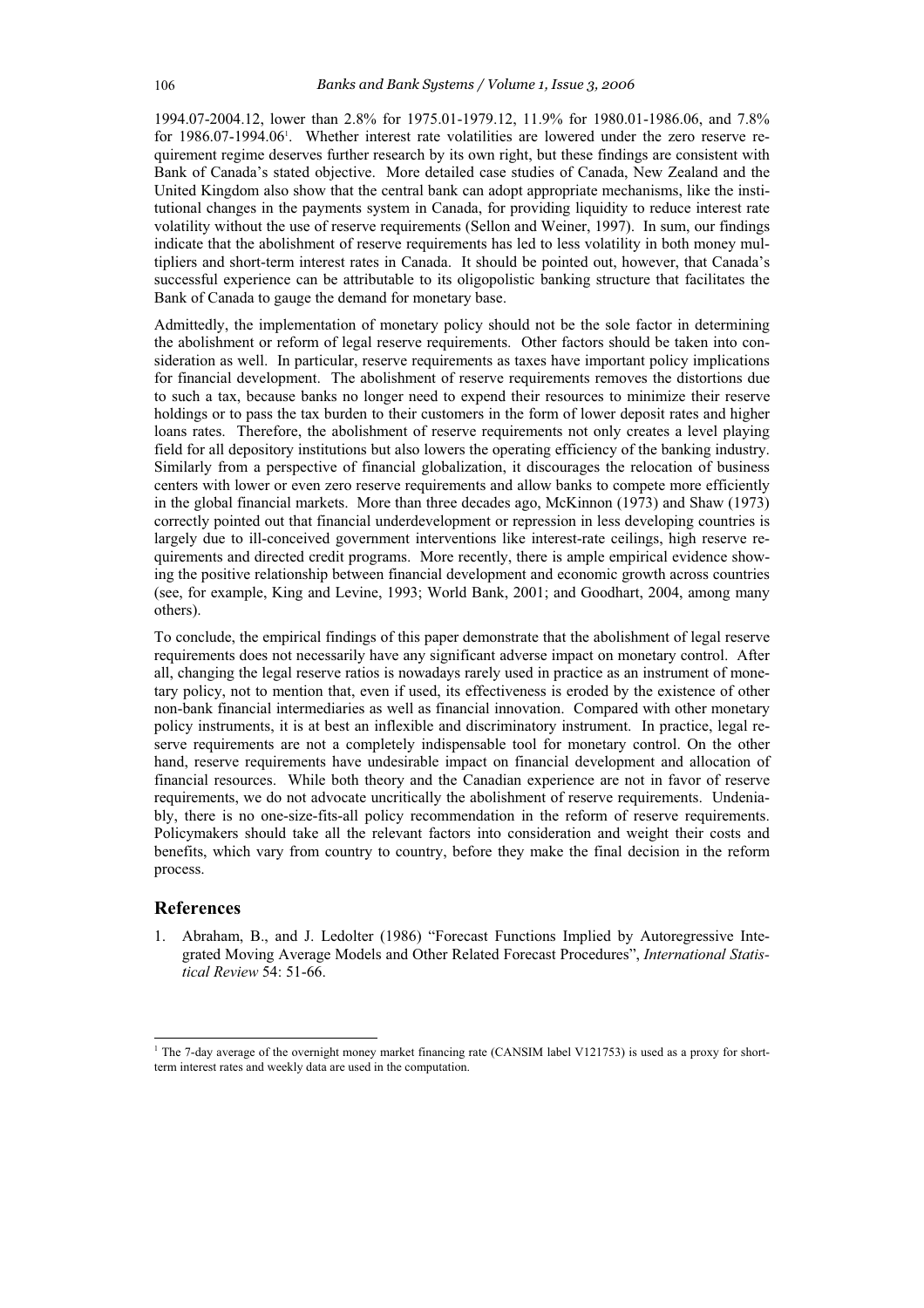- 2. Bennett, P., and S. Hilton (1997) "Falling Reserve Balances and the Federal Funds Rate", Federal Reserve Bank of New York, *Current Issues in Economics and Finance*, Volume 3, Number 5 (April): 1-6.
- 3. Binhammer, H.H., and P. Sephton (2001) *Money, Banking and the Canadian Financial System*, 8<sup>th</sup> edition. Scarborough: Nelson.
- 4. Bomhoff, E.J. (1977) "Predicting the Money Multiplier", *Journal of Monetary Economics* 3: 325-46.
- 5. Bowerman, B., and R. O'Connell (1993) *Forecasting and Time Series: An Applied Approach.* Belmont: Duxbury Press.
- 6. Box, G.E.P., and G.M. Jenkins (1976) *Times Series Analysis, Forecasting and Control*. San Francisco: Holden Day.
- 7. Bryant, R. (1983) *Controlling Money: The Federal Reserve and its Critics.* Washington, D.C: Brookings Institution.
- 8. Burger, A., L. Kalish and C. Babb (1971) "Money Stock Control and its Implications for Monetary Policy", *Federal Reserve Bank of St. Louis Review* (October): 6-22.
- 9. Cesar, H., and J. de Haan (1989) "Predicting the Money Multiplier in the Netherlands Once More", *Empirical Economics* 14: 215-27.
- 10. Chatfield, C., and M. Yar (1988) "Holt-Winters Forecasting: Some Practical Issues", *The Statistician* 37: 129-40.
- 11. Christ, C. (1986) "Accuracy of Forecasting as a Measure of Economic Uncertainty", pp. 154- 60, in C.D. Campbell and W.R. Dougan (eds.) *Alternative Monetary Regimes*. Baltimore: Johns Hopkins University Press.
- 12. Clinton, K. (1997) "Implementation of Monetary Policy in a Regime with Zero Reserve Requirements", Working Paper 97-8, Bank of Canada.
- 13. Cobham, D. (1991) "The Money Supply Process", as Chapter 2, pp. 44-78, in C.J. Green and D.T. Llewellyn (eds.) *Surveys in Monetary Economics* Vol. 2. Oxford: Basil Blackwell.
- 14. Dupuis, F., *et al* (2005) *Guide to Monetary Policy of the Main Industrialized and Emerging Countries*, 2nd edition. Montreal: Desjardins Group Economic Studies.
- 15. Ely, B. (1997) "Time to Abolish Reserve Requirements", *The Golembe Reports*, Vol. 1997-7.
- 16. Fase, M.M.G. (1980) "Monetary Base Control: A Useful Alternative for the Netherlands?" *De Economist* 128: 189-204.
- 17. Feinman, J (1993) "Reserve Requirements: History, Current Practice and Potential Reform", *Federal Reserve Bulletin* 79: 569-89.
- 18. Goodfriend, M., and M. Hargraves (1982) "A Historical Assessment of the Rationales and Functions of Reserve Requirements", *Annual Report* of the Federal Reserve Bank of Richmond: 5-23.
- 19. Goodhart, C.A.E. (ed.) (2004) *Financial Development and Economic Growth: Explaining the Links*. New York: Palgrave Macmillan.
- 20. Hafer, R.W., and S. Hein (1984) "Predicting the Money Multiplier: Forecasts from Component and Aggregate Models", *Journal of Monetary Economics* 14: 375-84.
- 21. Hagen, J. von (1990) "Operating Targets and Information Variables in Money Multiplier Forecasting", *Weltwirtschaftliches Archiv*: 643-61.
- 22. Holt, C.C. (1957) "Forecasting Seasonals and Trends by Exponentially Weighted Moving Averages," unpublished research report, Carnegie Institute of Technology, Pittsburgh.
- 23. King, R.G., and R. Levine (1993) "Finance and Growth: Schumpeter Might Be Right", *Quarterly Journal of Economics* 108: 717-37.
- 24. Johannes, J., and R. Rasche (1979) "Predicting the Money Multiplier", *Journal of Monetary Economics* 5: 301-25.
- 25. Johannes, J., and R. Rasche (1987) *Controlling the Growth of Monetary Aggregates*. Boston: Kluwer Academic Publishers.
- 26. McKinnon, R.I. (1973) *Money and Capital in Economic Development.* Washington, D.C.: Brookings Institution.
- 27. Mishkin, F. (2001) *The Economics of Money, Banking and Financial Markets*. 6<sup>th</sup> edition. Addison-Wesley.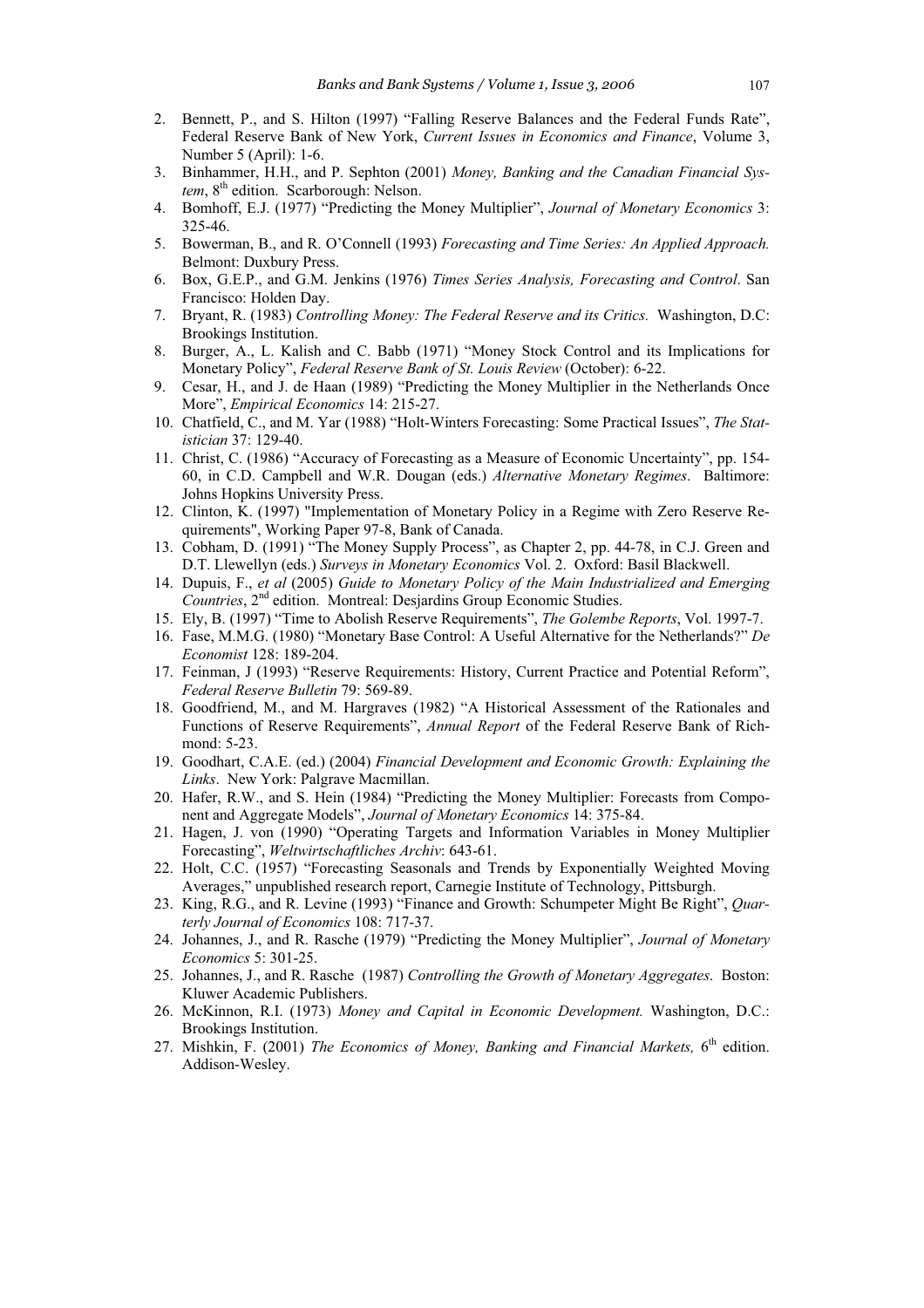- 28. Poole, W. (1970) "Optimal Choice of Monetary Policy Instruments in a Simple Stochastic Macro Model", *Quarterly Journal of Economics* 84(2): 197-216.
- 29. Sellon, G.H., Jr., and S. Weiner (1996) "Monetary Policy Without Reserve Requirements: Analytical Issues", *Economic Review of the Federal Reserve Bank of Kansas City* 81(4): 5-24.
- 30. Sellon, G.H., Jr., and S. Weiner (1997) "Monetary Policy Without Reserve Requirements: Case Studies and Options for the United States", *Economic Review of the Federal Reserve Bank of Kansas City* 82(2): 5-30.
- 31. Shaw, E.S. (1973) *Financial Deepening in Economic Development*. New York: Oxford University Press.
- 32. Theil, H. (1966) *Applied Economic Forecasting.* Rand McNally & Company.
- 33. Weiner, S. (1992) "The Changing Role of Reserve Requirements in Monetary Policy", *Economic Review of the Federal Reserve Bank of Kansas City* 77(4): 45-63.
- 34. Winters, P.R., (1960) "Forecasting Sales by Exponentially Weighted Moving Averages", *Management Science*: 324-42.
- 35. World Bank (2001) *Finance and Growth: Policy in a Volatile World.* New York: Oxford University Press.
- 36. Zaki, M. (1995) "Forecasting the Money Multiplier and the Control of Money Supply in Egypt", *Journal of Development Studies* 32: 97-111.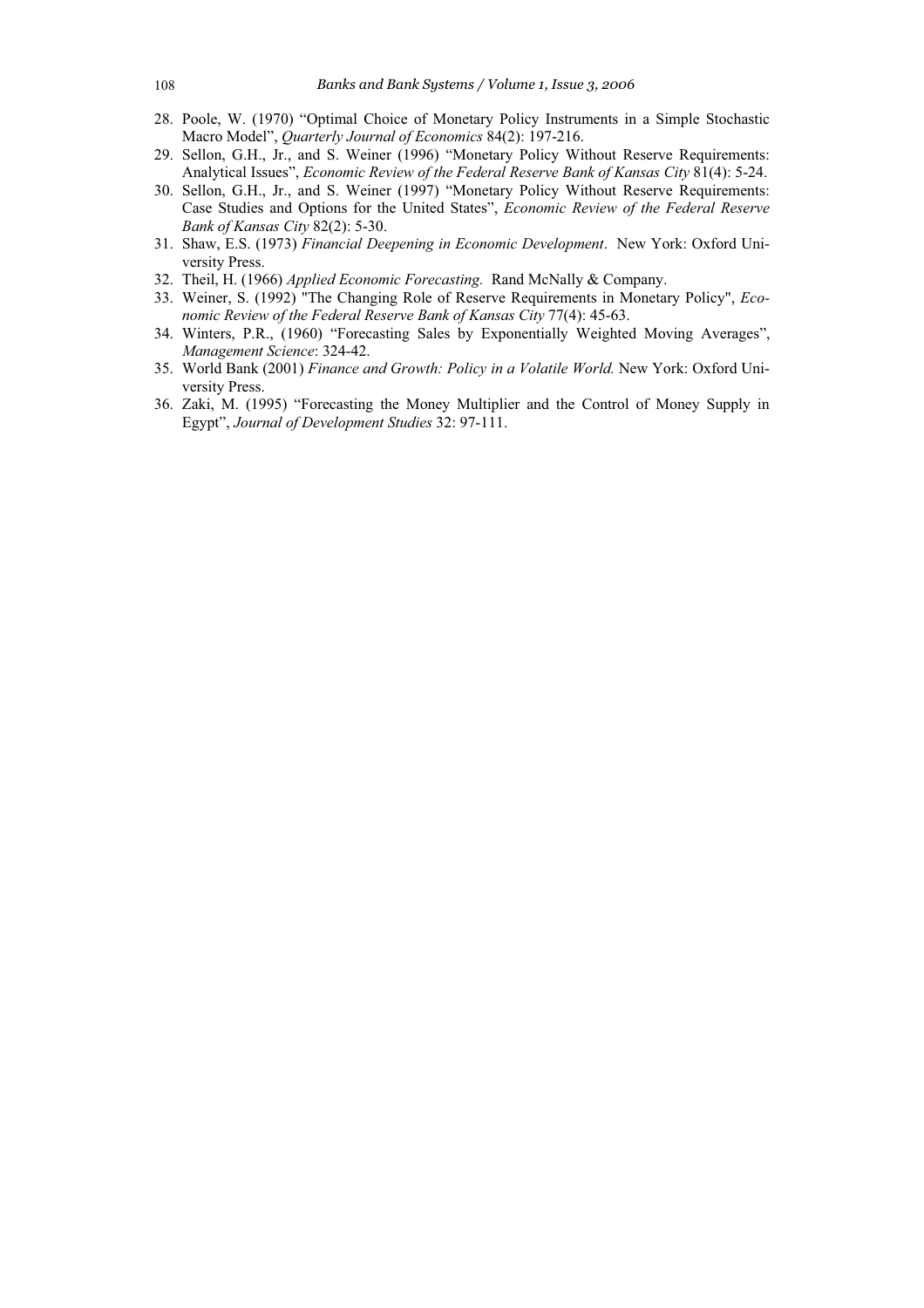# **Data Appendix**

All money supply data used in this study are seasonally unadjusted monthly data from the Canadian Socio-economic Information Management System (CANSIM II) database. The CANSIM II series labels for the monetary base, M1, M2, M3 and M2+ are respectively V37253, V37200, V37198, V37197 and V37216. The overnight money market financing rate is the average rate on a weekly basis and the CANSIM II series label is V121753.



Fig. 1. M1 Multiplier and One-Year Ahead Forecast



Fig. 2. M2 Multiplier and One-Year Ahead Forecast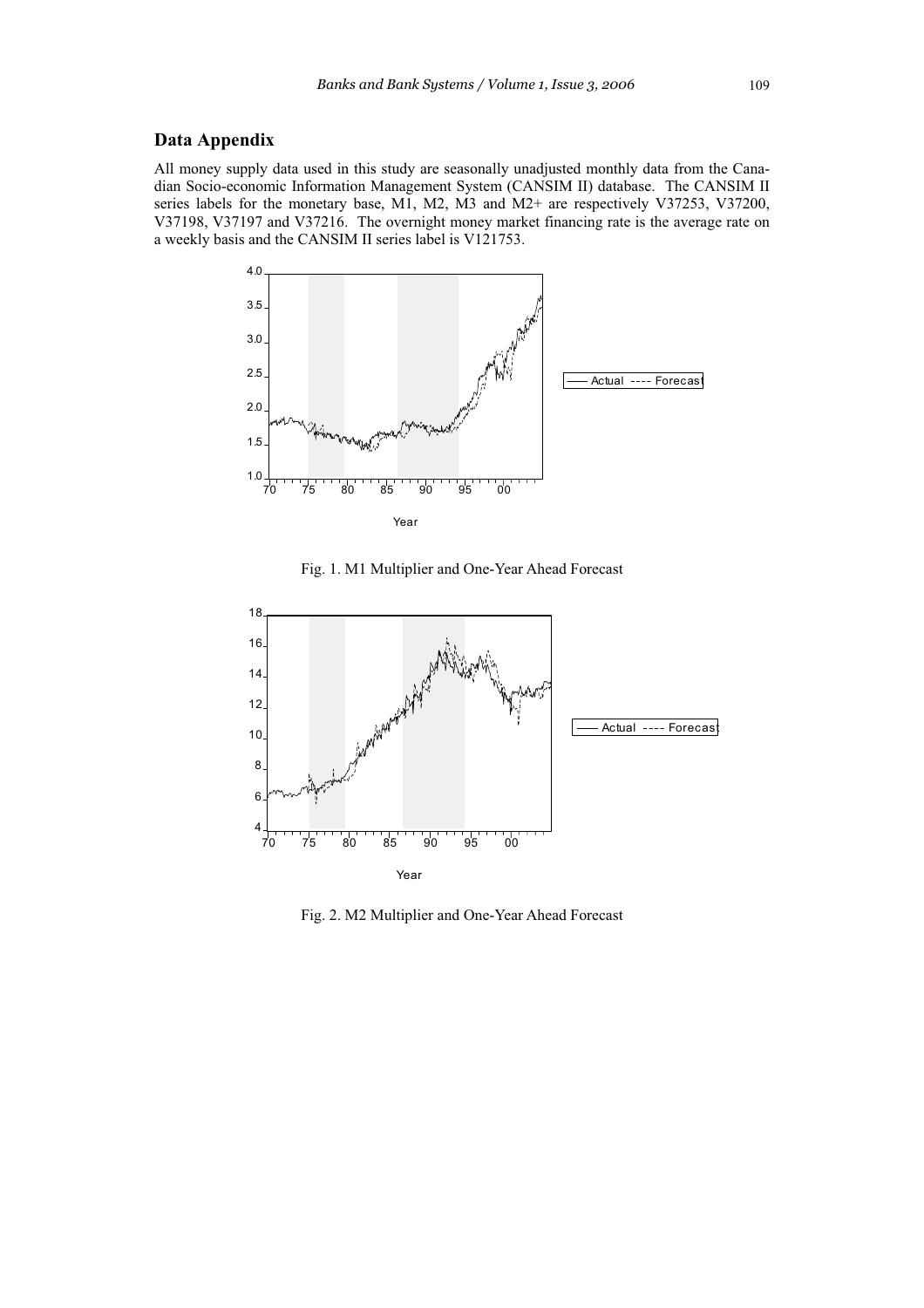

Fig. 3. M3 Multiplier and One-Year Ahead Forecast



Fig. 4. M2+ Multiplier and One-Year Ahead Forecast

Table 1

Variability of the Money Multipliers

| Period      | Multiplier |       |      |       |  |  |  |
|-------------|------------|-------|------|-------|--|--|--|
|             | M1         | $M2+$ |      |       |  |  |  |
| 94.07-04.12 | 29.85      | 3.46  | 1.20 | 2.82  |  |  |  |
| 86.07-94.06 | 1.54       | 7.05  | 6.29 | 10.1  |  |  |  |
| 80.01-86.06 | 2.47       | 11.30 | 2.95 | 12.70 |  |  |  |
| 75.01-79.12 | 1.28       | 2.60  | 6.85 | 4.44  |  |  |  |

Notes:

1. Variability is defined as the variance of the logarithm of the level of the multiplier.

2. All entries are to be multiplied by  $10^{-3}$ .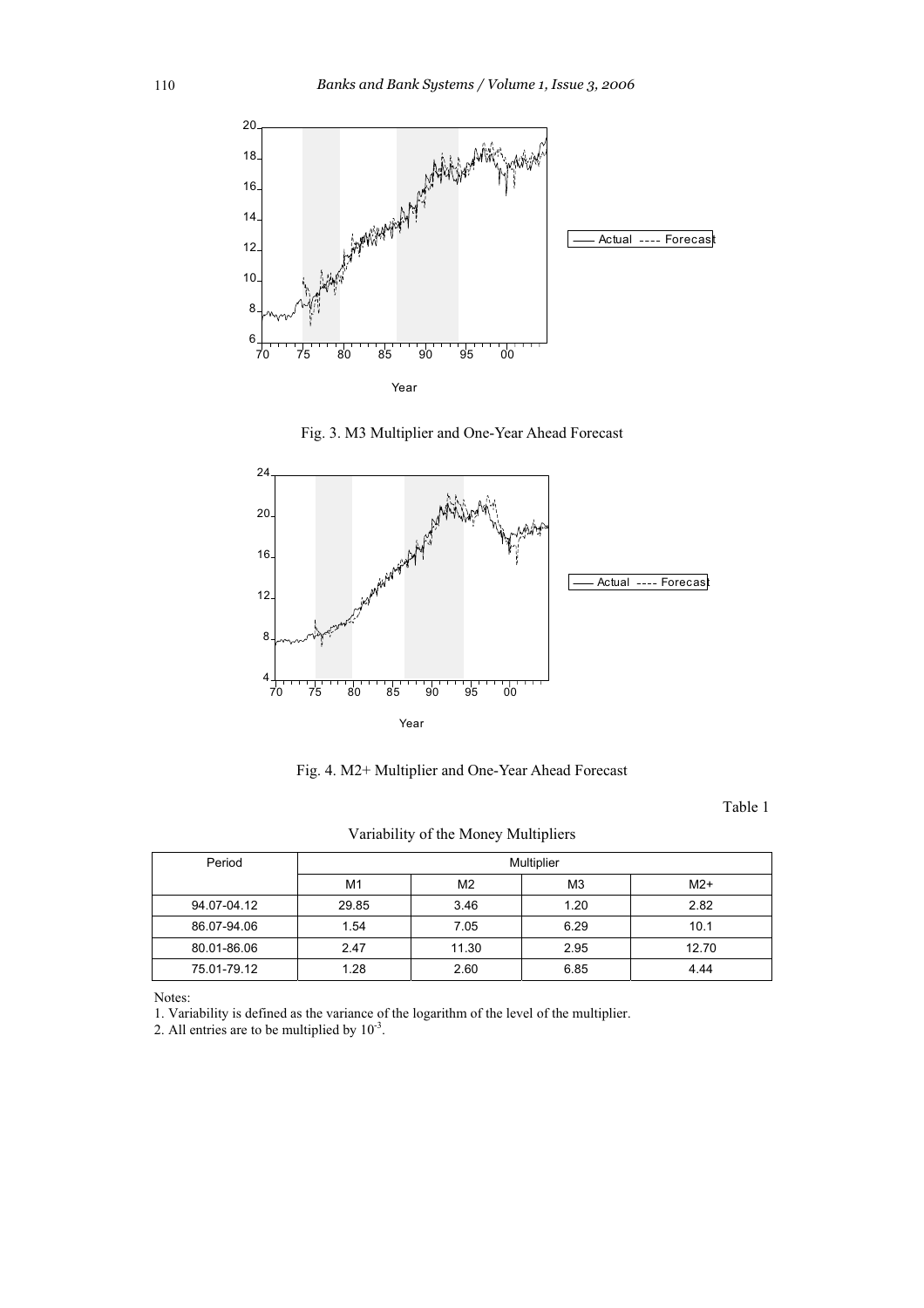| Period      | Monetary Base | Multiplier |                |                |           |
|-------------|---------------|------------|----------------|----------------|-----------|
|             |               | M1         | M <sub>2</sub> | M <sub>3</sub> | $M2+$     |
| 94.07-04.12 | 0.3725        | 0.4819     | $-0.0339$      | 0.1076         | $-0.0313$ |
|             |               | 56.40      | $-10.01$       | 22.41          | $-9.17$   |
| 86.07-94.06 | 0.4125        | 0.1863     | 0.2042         | 0.2267         | 0.2552    |
|             |               | 31.11      | 33.12          | 35.47          | 38.22     |
| 80.01-86.06 | 0.3102        | 0.0629     | 0.4451         | 0.2717         | 0.5114    |
|             |               | 16.86      | 61.48          | 46.69          | 62.24     |
| 75.01-79.12 | 0.8983        | $-0.1287$  | 0.3252         | 0.4498         | 0.4022    |
|             |               | $-16.72$   | 26.58          | 33.37          | 30.93     |

Contributions to Changes in the Monetary Aggregates

Notes:

1. All figures are in percentage (%).

2. For each period, the entries in the first row are the average monthly changes whereas those in the second row are the contributions of the multipliers to changes in the monetary aggregates.

3. The percentage change in the money supply (M) is decomposed into the percentage change in the money multiplier (m) and the percentage change in the monetary base (H) using the equations  $M = m H$ , and dlog x  $=$  dx/x for.

Table 3

| Forecast | Period      | Multiplier |                |                |        |  |  |
|----------|-------------|------------|----------------|----------------|--------|--|--|
|          |             | M1         | M <sub>2</sub> | M <sub>3</sub> | $M2+$  |  |  |
| 1-Month  | 94.07-04.12 | 0.0639     | 0.2093         | 0.2802         | 0.2945 |  |  |
|          | 86.07-94.06 | 0.0379     | 0.2057         | 0.2290         | 0.2637 |  |  |
|          | 80.01-86.06 | 0.0341     | 0.1269         | 0.1855         | 0.1625 |  |  |
|          | 75.01-79.12 | 0.0254     | 0.0655         | 0.0990         | 0.0758 |  |  |
| 3-Month  | 94.07-04.12 | 0.0930     | 0.2912         | 0.4028         | 0.4090 |  |  |
|          | 86.07-94.06 | 0.0511     | 0.3151         | 0.3703         | 0.3870 |  |  |
|          | 80.01-86.06 | 0.0453     | 0.2008         | 0.2931         | 0.2475 |  |  |
|          | 75.01-79.12 | 0.0368     | 0.1183         | 0.1980         | 0.1324 |  |  |
| 6-Month  | 94.07-04.12 | 0.1274     | 0.4074         | 0.4885         | 0.5644 |  |  |
|          | 86.07-94.06 | 0.0723     | 0.4572         | 0.5046         | 0.5451 |  |  |
|          | 80.01-86.06 | 0.0588     | 0.2765         | 0.3391         | 0.3027 |  |  |
|          | 75.01-79.12 | 0.0477     | 0.1875         | 0.3565         | 0.2128 |  |  |
| 1-Year   | 94.07-04.12 | 0.1811     | 0.6634         | 0.6767         | 0.9037 |  |  |
|          | 86.07-94.06 | 0.0895     | 0.6307         | 0.5606         | 0.7630 |  |  |
|          | 80.01-86.06 | 0.0837     | 0.4126         | 0.4738         | 0.4233 |  |  |
|          | 75.01-79.12 | 0.0631     | 0.3608         | 0.7722         | 0.4216 |  |  |

RMSE of the Money Multiplier Forecasts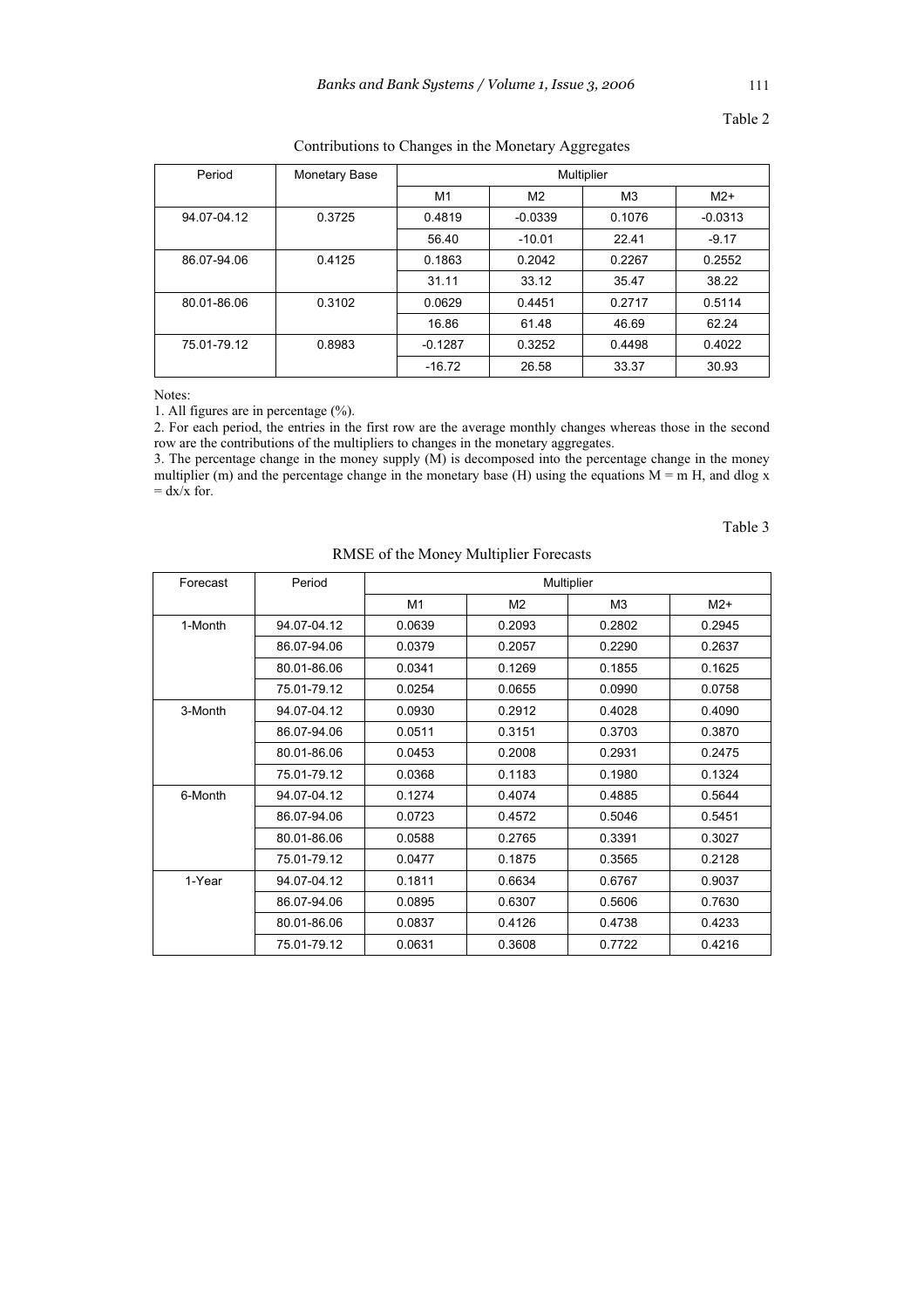| Forecast | Period      | Multiplier |        |                |        |  |
|----------|-------------|------------|--------|----------------|--------|--|
|          |             | M1         | M2     | M <sub>3</sub> | $M2+$  |  |
| 1-Month  | 94.07-04.12 | 2.3810     | 1.6166 | 1.6446         | 1.6174 |  |
|          | 86.07-94.06 | 2.1375     | 1.5338 | 1.5320         | 1.4677 |  |
|          | 80.01-86.06 | 2.1915     | 1.2780 | 1.4844         | 1.2407 |  |
|          | 75.01-79.12 | 1.5280     | 0.9074 | 1.0184         | 0.8162 |  |
| 3-Month  | 94.07-04.12 | 3.3818     | 2.1933 | 2.3217         | 2.1936 |  |
|          | 86.07-94.06 | 2.8692     | 2.3079 | 2.3293         | 2.1017 |  |
|          | 80.01-86.06 | 2.9162     | 2.0958 | 2.3580         | 1.9220 |  |
|          | 75.01-79.12 | 2.2201     | 1.6381 | 2.0855         | 1.4291 |  |
| 6-Month  | 94.07-04.12 | 4.6536     | 3.0248 | 2.8114         | 2.9855 |  |
|          | 86.07-94.06 | 4.0197     | 3.3373 | 3.1867         | 2.9488 |  |
|          | 80.01-86.06 | 3.7348     | 3.0229 | 2.7661         | 2.4507 |  |
|          | 75.01-79.12 | 2.8631     | 2.6314 | 3.8669         | 2.3277 |  |
| 1-Year   | 94.07-04.12 | 6.9421     | 4.9245 | 3.9061         | 4.7778 |  |
|          | 86.07-94.06 | 4.9076     | 4.4511 | 3.4491         | 3.9456 |  |
|          | 80.01-86.06 | 5.2340     | 4.5848 | 3.8450         | 3.4903 |  |
|          | 75.01-79.12 | 3.7160     | 5.1960 | 8.6235         | 4.7735 |  |

RMSE (%) of the Money Multiplier Forecasts

Table 5

Evaluation of One-Month Ahead Forecasts

| Period      |                  | Multiplier    |                |                |               |  |
|-------------|------------------|---------------|----------------|----------------|---------------|--|
|             |                  | M1            | M <sub>2</sub> | M <sub>3</sub> | $M2+$         |  |
| 94.07-04.12 | $U_1$            | 0.0229        | 0.0154         | 0.0157         | 0.0153        |  |
|             | ∪ <sup>M</sup>   | 0.0088        | 0.0020         | 0.0002         | 0.0019        |  |
|             | $U^R$            | 0.0107        | 0.0755         | 0.0496         | 0.0964        |  |
|             | $U^D$            | 0.9883        | 0.9304         | 0.9582         | 0.9097        |  |
| 86.07-94.06 | $U_1$            | 0.0214        | 0.0148         | 0.0149         | 0.0140        |  |
|             | ∪ <sup>M</sup>   | 0.0178        | 0.0060         | $2.3x10^{-5}$  | 0.0066        |  |
|             | $U^R$            | 0.0515        | 0.0703         | 0.0741         | 0.0654        |  |
|             | $U^{\mathsf{D}}$ | 0.9408        | 0.9343         | 0.9364         | 0.9384        |  |
| 80.01-86.06 | $U_1$            | 0.0215        | 0.0127         | 0.0146         | 0.0124        |  |
|             | $U^M$            | 0.0163        | 0.0014         | 0.0056         | $3.2x10^{-5}$ |  |
|             | $U^R$            | 0.0428        | 0.0054         | 0.0384         | 0.0083        |  |
|             | $U^D$            | 0.9534        | 1.0061         | 0.9689         | 1.0046        |  |
| 75.01-79.12 | $U_1$            | 0.0154        | 0.0093         | 0.0104         | 0.0083        |  |
|             | $U^M$            | $1.9x10^{-4}$ | 0.0872         | 0.0224         | 0.1207        |  |
|             | $U^R$            | 0.0110        | 0.0072         | 0.0012         | 0.0025        |  |
|             | $U^D$            | 1.0058        | 0.9210         | 0.9929         | 0.8917        |  |

Notes:

1. In Tables 5-8,  $U_1$  is Theil's Inequality Coefficient, whereas  $U^M$ ,  $U^R$ , and  $U^D$  are respectively the bias proportion, regression proportion and disturbance proportion from the decomposition of MSE.

2. The sum of bias, regression and disturbance proportions may not be exactly equal to one because of rounding.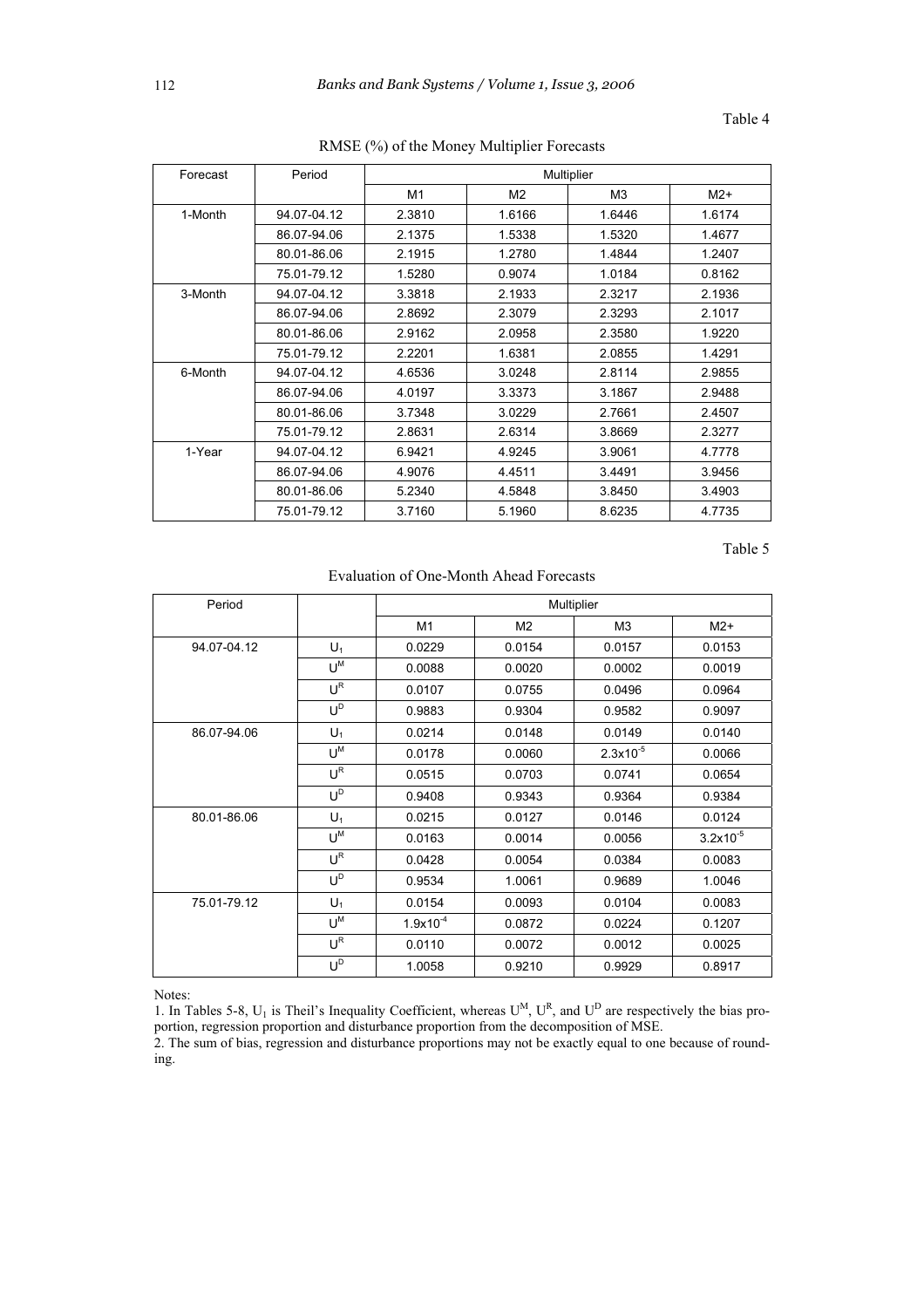| Period      |                           | Multiplier |                |                |               |  |
|-------------|---------------------------|------------|----------------|----------------|---------------|--|
|             |                           | M1         | M <sub>2</sub> | M <sub>3</sub> | $M2+$         |  |
| 94.07-04.12 | $U_1$                     | 0.0332     | 0.0214         | 0.0226         | 0.0213        |  |
|             | ∪ <sup>M</sup>            | 0.0271     | 0.0026         | 0.0031         | 0.0004        |  |
|             | $U^{\mathsf{R}}$          | 0.0206     | 0.1697         | 0.1418         | 0.1994        |  |
|             | $\textbf{U}^{\texttt{D}}$ | 0.9601     | 0.8357         | 0.8631         | 0.8081        |  |
| 86.07-94.06 | $U_1$                     | 0.0289     | 0.0226         | 0.0231         | 0.0206        |  |
|             | ∪ <sup>M</sup>            | 0.0644     | 0.0159         | $2.1x10^{-6}$  | 0.0162        |  |
|             | $U^R$                     | 0.0811     | 0.1710         | 0.1453         | 0.1589        |  |
|             | $U^D$                     | 0.8643     | 0.8235         | 0.8653         | 0.8352        |  |
| 80.01-86.06 | $U_1$                     | 0.0436     | 0.0201         | 0.0231         | 0.0188        |  |
|             | ∪ <sup>M</sup>            | 0.0970     | 0.0019         | 0.0100         | $8.6x10^{-5}$ |  |
|             | $U^{\mathsf{R}}$          | 0.1013     | 0.0338         | 0.0876         | 0.0361        |  |
|             | $U^D$                     | 0.8720     | 0.9772         | 0.9153         | 0.9767        |  |
| 75.01-79.12 | $U_1$                     | 0.0223     | 0.0167         | 0.0208         | 0.0145        |  |
|             | ∪ <sup>M</sup>            | 0.0005     | 0.1606         | 0.0231         | 0.2662        |  |
|             | $\textsf{U}^{\textsf{R}}$ | 0.0344     | 0.0025         | 0.0172         | 0.0051        |  |
|             | $U^D$                     | 0.9823     | 0.8511         | 0.9763         | 0.7411        |  |

# Evaluation of Three-Month Ahead Forecasts

Table 7

# Evaluation of Six-Month Ahead Forecasts

| Period      |                           | Multiplier |                |                |               |  |
|-------------|---------------------------|------------|----------------|----------------|---------------|--|
|             |                           | M1         | M <sub>2</sub> | M <sub>3</sub> | $M2+$         |  |
| 94.07-04.12 | $U_1$                     | 0.0456     | 0.0299         | 0.0274         | 0.0294        |  |
|             | $U^M$                     | 0.0630     | 0.0049         | 0.0136         | $4.5x10^{-5}$ |  |
|             | $U^{\mathsf{R}}$          | 0.0350     | 0.2680         | 0.1283         | 0.3100        |  |
|             | $U^D$                     | 0.9095     | 0.7350         | 0.8659         | 0.6979        |  |
| 86.07-94.06 | $U_1$                     | 0.0409     | 0.0328         | 0.0315         | 0.0290        |  |
|             | $U^M$                     | 0.0966     | 0.0256         | $4.9x10^{-5}$  | 0.0235        |  |
|             | $U^R$                     | 0.1790     | 0.2490         | 0.1874         | 0.2329        |  |
|             | $\textbf{U}^{\texttt{D}}$ | 0.7339     | 0.7356         | 0.8231         | 0.7540        |  |
| 80.01-86.06 | $U_1$                     | 0.0370     | 0.0277         | 0.0268         | 0.0230        |  |
|             | $U^M$                     | 0.0905     | 0.0002         | 0.0196         | 0.0037        |  |
|             | $U^{\mathsf{R}}$          | 0.1382     | 0.1421         | 0.1677         | 0.1361        |  |
|             | $U^D$                     | 0.7831     | 0.8707         | 0.8254         | 0.8583        |  |
| 75.01-79.12 | $U_1$                     | 0.0290     | 0.0265         | 0.0375         | 0.0232        |  |
|             | ∪ <sup>M</sup>            | 0.0066     | 0.1512         | 0.0090         | 0.3063        |  |
|             | $U^R$                     | 0.1330     | 0.0025         | 0.0592         | 0.0068        |  |
|             | $U^D$                     | 0.8772     | 0.8606         | 0.9486         | 0.6986        |  |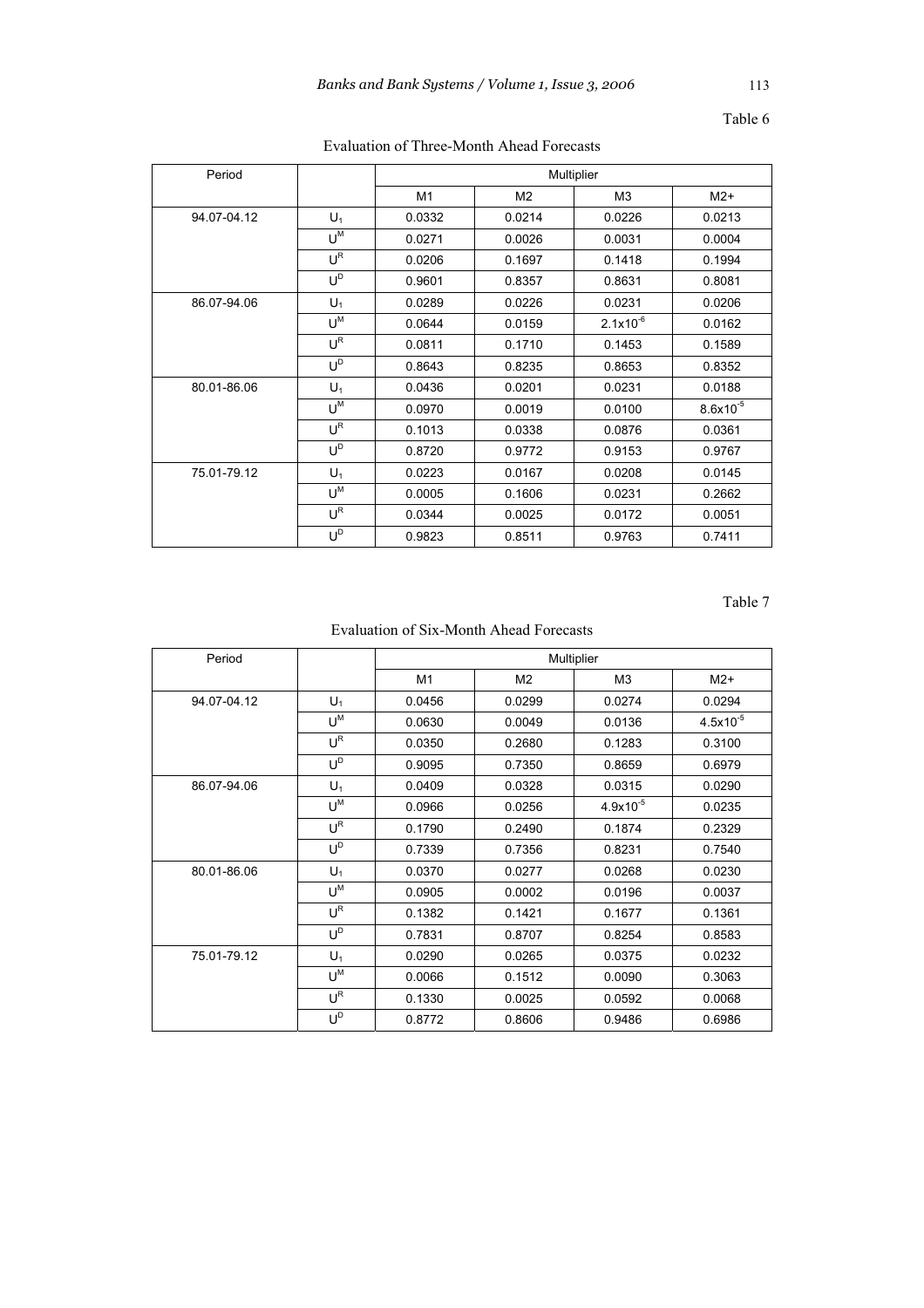| Period      |                  | Multiplier |                |                |               |  |
|-------------|------------------|------------|----------------|----------------|---------------|--|
|             |                  | M1         | M <sub>2</sub> | M <sub>3</sub> | $M2+$         |  |
| 94.07-04.12 | $U_1$            | 0.0648     | 0.0487         | 0.0379         | 0.0470        |  |
|             | U <sup>M</sup>   | 0.1225     | 0.0079         | 0.0414         | $7.5x10^{-5}$ |  |
|             | $U^{\mathsf{R}}$ | 0.0977     | 0.4452         | 0.2522         | 0.5080        |  |
|             | $U^D$            | 0.7869     | 0.5548         | 0.7141         | 0.4999        |  |
| 86.07-94.06 | $U_1$            | 0.0507     | 0.0453         | 0.0350         | 0.0406        |  |
|             | ∪ <sup>M</sup>   | 0.1629     | 0.0743         | 0.0003         | 0.0487        |  |
|             | $U^R$            | 0.2491     | 0.4393         | 0.3771         | 0.4190        |  |
|             | $U^D$            | 0.5968     | 0.4962         | 0.6331         | 0.5423        |  |
| 80.01-86.06 | $U_1$            | 0.0527     | 0.0413         | 0.0374         | 0.0322        |  |
|             | $U^M$            | 0.1986     | 0.0063         | 0.0511         | 0.0334        |  |
|             | $U^{\mathsf{R}}$ | 0.1710     | 0.4005         | 0.3192         | 0.3846        |  |
|             | $U^D$            | 0.6408     | 0.6062         | 0.6420         | 0.5945        |  |
| 75.01-79.12 | $U_1$            | 0.0383     | 0.0510         | 0.0812         | 0.0460        |  |
|             | $U^M$            | 0.1019     | 0.0474         | 0.0006         | 0.1407        |  |
|             | $U^R$            | 0.3744     | 0.2750         | 0.3055         | 0.0535        |  |
|             | $U^D$            | 0.5389     | 0.6937         | 0.7109         | 0.8204        |  |

Evaluation of One-Year Ahead Forecasts

# **Mathematical Appendix**

To make the paper self-contained, this appendix explains the Holt-Winter exponential smoothing model and the Theil's Inequality Coefficient. More details can be found in the original papers as listed in the references.

For the Holt-Winter model, the  $k$  period ahead forecasts from time  $t$ , denoted as  $m_{p,t}(k)$ , are given by the following equation:

$$
m_{p,\,t}(k) = (L_t + kT_t)I_{t-12+k},\tag{1}
$$

with the following updating equations:

$$
L_t = \alpha \frac{m_t}{I_{t-12}} + (1 - \alpha)(L_{t-1} + T_{t-1}),
$$
\n(2)

$$
T_t = \gamma (L_t - L_{t-1}) + (1 - \gamma) T_{t-1}, \qquad (3)
$$

and

$$
I_t = \delta\left(\frac{m_t}{L_t}\right) + (1 - \delta)I_{t-12},\tag{4}
$$

where  $m_t$  is the new observation available at time  $t$ ,  $L_t$ ,  $T_t$ ,  $I_t$  are respectively the local level, trend and seasonal indexes, and  $\alpha$ ,  $\gamma$ , and  $\delta$  are the corresponding smoothing parameters estimated by minimizing the sum of squared residuals over a fitting period for which historical data are available.

For forecast evaluation, the Theil's Inequality Coefficient is defined as: